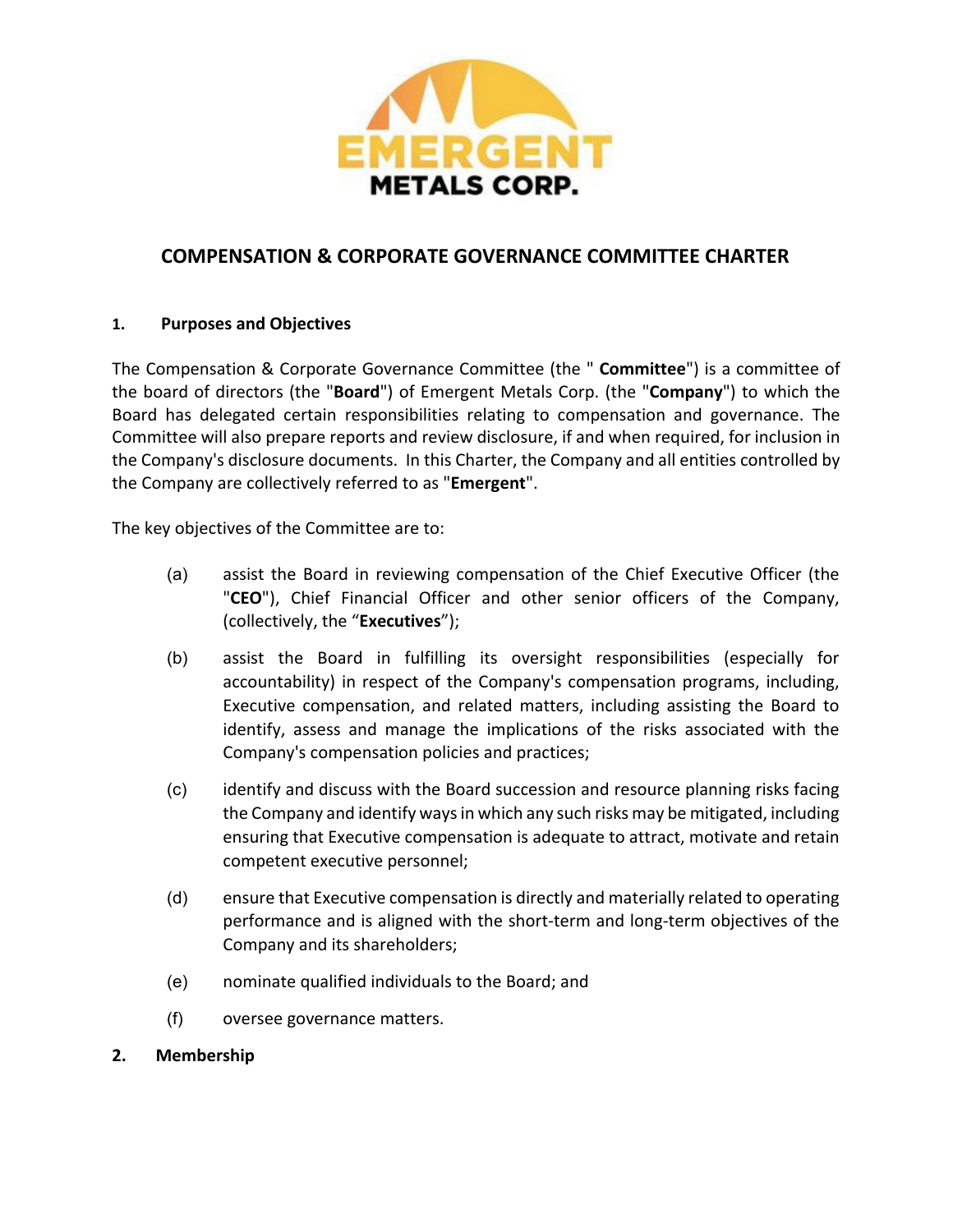- 2.1 The Board will appoint members of the Committee by resolution. Each member shall serve until his or her successor is appointed, unless he or she shall resign or be removed by a resolution of the Board or he or she otherwise ceases to be a director of the Company.
- 2.2 The Committee must be composed of no fewer than two (2) members of the Board, each of whom must be independent pursuant to the rules and regulations of all applicable stock exchanges and Canadian securities laws and regulations. In determining who will serve on the Committee, the Board will consider all factors specifically relevant to determining whether a director has a relationship to the Company which is material to that director's ability to be independent from management in connection with the duties of a committee member, including, but not limited to: (a) the source of compensation of such director, including any consulting, advisory or other compensatory fee paid by the Company to such director; and (b) whether such director is affiliated with the Company, a subsidiary of the Company or an affiliate of a subsidiary of the Company. The Board will fill any vacancy in the event the Committee has fewer than two (2) members and may remove members by resolution. On an annual basis, the Board shall make an affirmative determination of the independence of each member of the Committee.
- 2.3. The Board will select the Chair of the Committee from amongst its members. Each member shall have the skills and experience which are relevant to the mandate of the Committee.

# **3. Functions & Responsibilities**

3.1 Director Compensation

The Committee will:

- (a) periodically review and make recommendations to the Board regarding annual retainer and fees for the directors and committee members (directors who are employees of the Company will not be compensated for their services as directors) to ensure that the compensation of directors realistically reflects the responsibilities and risks involved in being an effective director; and
- (b) propose the terms and awards of equity compensation for directors.
- 3.2 Oversight of Compensation Programs

The Committee will:

- (a) make recommendations to the Board as to the Company's general compensation philosophy and oversee the development and administration of compensation programs;
- (b) periodically review the selection of companies used to benchmark Executive and director compensation;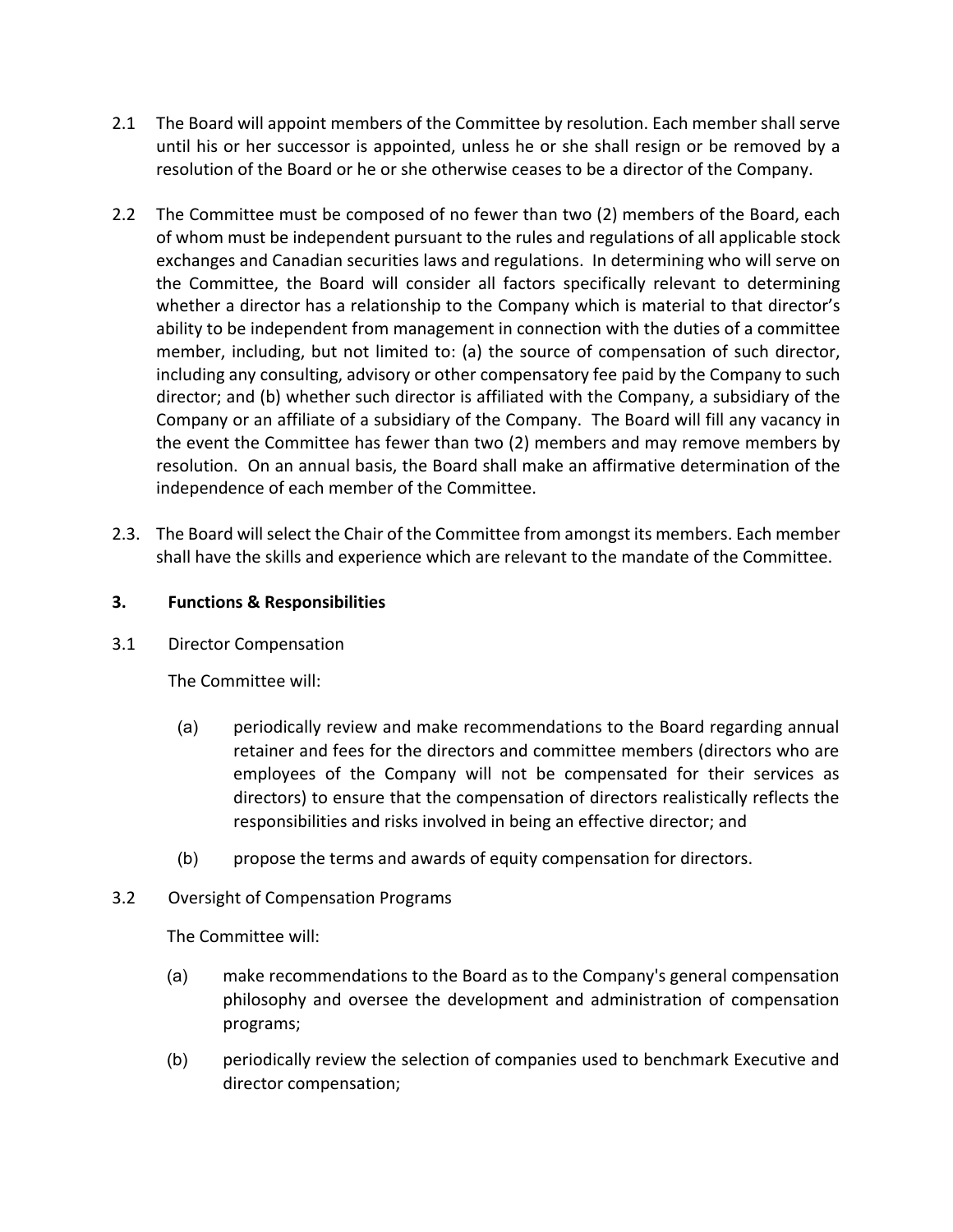- (c) oversee the Board's evaluation of management;
- (d) consider and recommend to the Board:
	- (i) bonus and incentive plans applicable to the Executives and directors; and
	- (ii) subject to approval of shareholders and any required regulatory approval, all new incentive-compensation and equity-based compensation plans;
- (e) oversee equity award grant practices;
- (f) assess the effectiveness and appropriateness of all compensation plans on an ongoing basis, including by identifying and assessing the implications of the risks associated with the Company's compensation policies and practices and recommending policies and procedures to manage such risks in support of the Company's enterprise risk management plan; and
- (g) ensure that compensation plans are administered in accordance with applicable laws, stock exchange policies and compensation objectives.
- 3.3 Executive Performance and Compensation

The Committee will:

- (a) periodically review the Company's compensation strategy to ensure that management is rewarded appropriately and that the Company's executive compensation program is related to the Company's financial performance as well as the performance of individual executives;
- (b) identify and assess the risks associated with the Company's executive compensation policies and practices and recommend policies and procedures to manage such risks;
- (c) identify and assess compensation policies and practices that could encourage an executive officer to take inappropriate or excessive risks;
- (d) review and approve corporate goals and objectives relevant to CEO compensation, evaluate the CEO's performance in light of these corporate goals and objectives and make recommendations to the board with respect to the CEO's compensation based on this evaluation;
- (e) review appropriate criteria for establishing corporate objectives and executive performance targets;
- (f) determine appropriate levels of executive compensation by periodically conducting a thorough competitive evaluation, reviewing proprietary and publicly available information, and if determined to be beneficial by the Committee,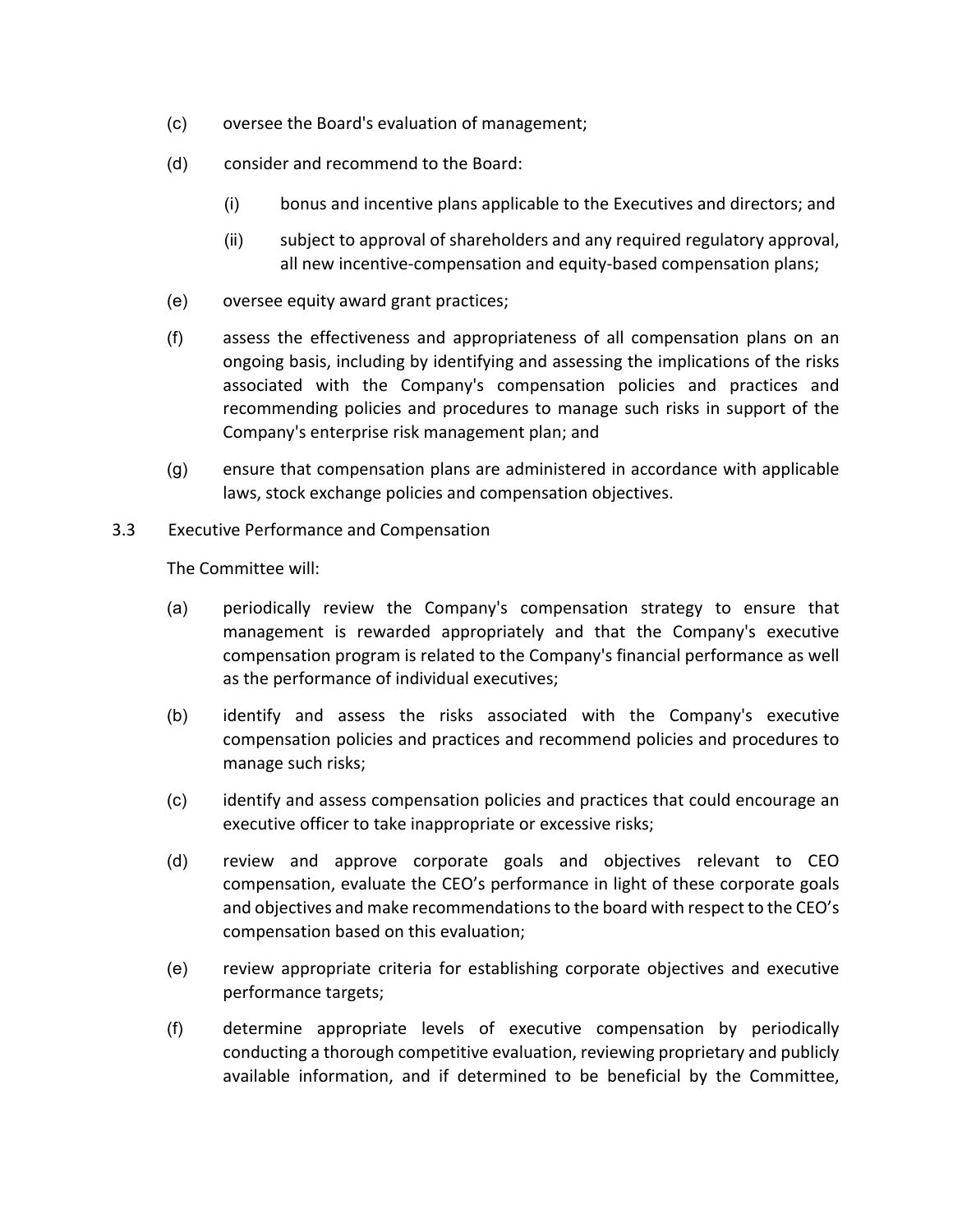consulting with and receiving advice from an independent executive compensation consulting firm;

- (g) based on the foregoing, determine and approve, the compensation of the CEO, including, without limitation, each of the individual elements of total compensation for the CEO having reference to the Company's performance and relative shareholder return, the value of similar incentive awards to CEOs at comparable companies, and the awards given in past years;
- (h) periodically review employment agreements, severance arrangements and change of control agreements and provisions relating to the Executives;
- (i) review annually and recommend to the Board for approval the individual elements of total compensation for Executives other than the CEO;
- (j) prepare a report on the factors and criteria on which Executive compensation was based, including the relationship of the Company's performance to compensation;
- (k) periodically review the Company's policy on share ownership guidelines and the compliance of both Executives and directors in relation thereto; and
- (l) if applicable, approve the Committee's annual report on executive compensation for inclusion in the Company's annual filings, in accordance with applicable rules and regulations, and review and approve, prior to publication, the compensation disclosure of the proxy statement and/or management information circular.

### 3.4 Nomination & Governance Matters

The responsibilities and duties of the N& Committee regarding nomination and governance matters include:

- (a) annually reviewing this Charter and charters of other committees of the Board and making recommendations for any changes to the Board;
- (b) annually reviewing the size, composition and qualifications of the Board, committees of the Board, including assessment and determination of desired skills and expertise, and ensuring that an appropriate number of independent, nonexecutive directors sit on the Board and its committees;
- (c) annually overseeing the process and procedures for the evaluation of the effectiveness of the Board as a whole, the committees of the Board (including the Committee) and the contribution of individual directors;
- (d) annually reviewing and approving the annual disclosure of the Company's corporate governance practices in compliance with the requirements of the Canadian Securities Administrators and any other applicable regulatory authorities;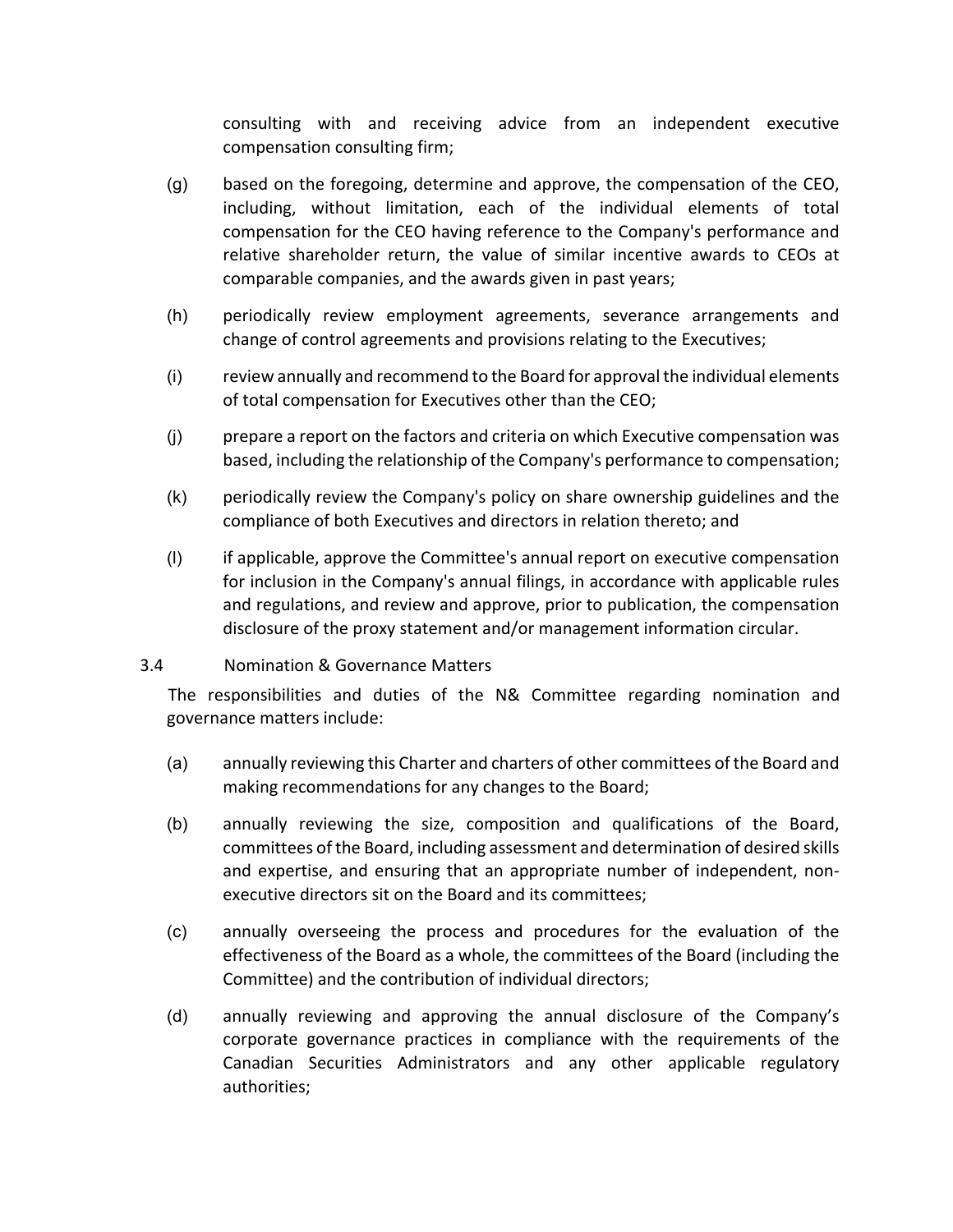- (e) managing Board, Board Chair and Chief Executive Officer succession planning;
- (f) identifying and recommending possible nominees for the Board (and, where appropriate, recommending that a candidate not be nominated or that a director not be renominated to the Board);
- (g) recommending appropriate criteria for selection of new directors, including the desired skills, expertise and other qualities including independence and diversity;
- (h) recommending the nominees for the Board for election by shareholders;
- (i) establishing orientation and education programs for directors;
- (j) making recommendations to the Board, as necessary, regarding the establishment of new Board committees, including ad hoc committees;
- (k) recommending membership, leadership and delegation of authority for committees of the Board;
- (l) developing and recommending governance principles, policies, and practices for adoption by the Board;
- (m) annually assessing the quality of the Company's governance principles, policies, and practices and making recommendations for any changes to those principles, policies and practices;
- (n) satisfying itself as to the integrity of the Chief Executive Officer and other senior executive officers and that such senior executive officers and the Board create a culture of integrity throughout the organization;
- (o) reviewing all shareholder proposals submitted to the Company in connection with meetings of shareholders (including any proposal relating to the nomination of a member of the Board), reviewing the timeliness of any such proposal, and recommending to the Board appropriate action on any such proposal;
- (p) performing such other functions as are assigned by law and/or by the Board; and
- (q) forming and delegating authority to subcommittees, when appropriate.
- 3.5 Additional Duties and Responsibilities

The Committee will also:

- (r) review and reassess the adequacy of this Charter annually and submit any proposed changes to the Board for approval;
- (s) facilitate information sharing with other committees as required to address matters of mutual interest or concern in respect of the Company's compensation matters;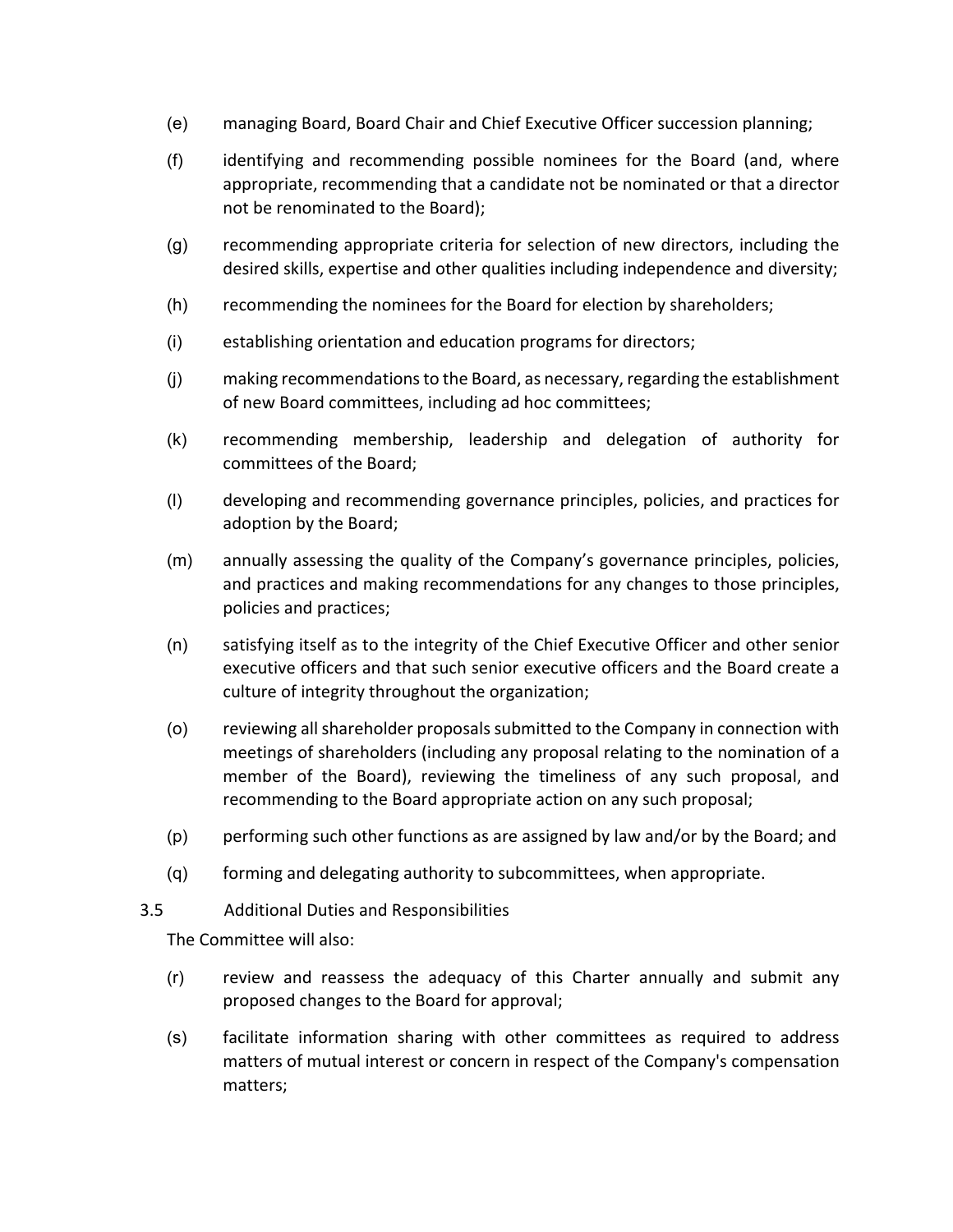- (t) conduct an assessment of succession and resource planning risks facing the Company and identify ways to mitigate any such risks, including reporting and making recommendations to the Board for consideration with respect to, the overall main human resource policies, trends and organizational issues, including in respect of recruitment, performance, management, compensation, benefit programs, resignations/terminations, training and development of management in relation to succession planning and organizational planning and design;
- (u) report regularly to the Board on its activities, including the results of meetings and reviews undertaken, and any associated recommendations; and
- (v) the Committee will perform such other functions as are assigned by law and/or by the Board.

### **4 Meetings**

- 4.1 The Committee will meet semi-annually, or more frequently at the discretion of the members of the Committee, as circumstances require.
- 4.2 The meetings will take place as the Committee or Chair of the Committee shall determine, upon at least 48 hours' notice to each of its members. The notice period may be waived by a quorum of the Committee.
- 4.3 A quorum for a meeting of the Committee is a majority of the members present in person, by telephone or other telecommunication device that permits all persons participating in the meeting to speak and to hear each other.
- 4.4 If the Chair is not present at a meeting of the Committee, a Chair will be selected from among the members present.
- 4.5 Decisions by the Committee will be by the affirmative vote of a majority of the members of the Committee present, or by consent resolutions in writing signed by each member of the Committee. The Chair will not have a second or deciding vote in the event of an equality of votes.
- 4.6 At each meeting, the Committee will meet in-camera, without management.
- 4.7 The Chair of the Committee may invite others to attend any part of any meeting of the Committee as it deems appropriate. This includes members of management, any employee, the Company's legal counsel, external auditor, as well as consultants and advisors pursuant to the provisions of this Charter.
- 4.8 Minutes will be kept of all meetings of the Committee. The minutes will include copies of all resolutions passed at each meeting, will be maintained with the Company's records,